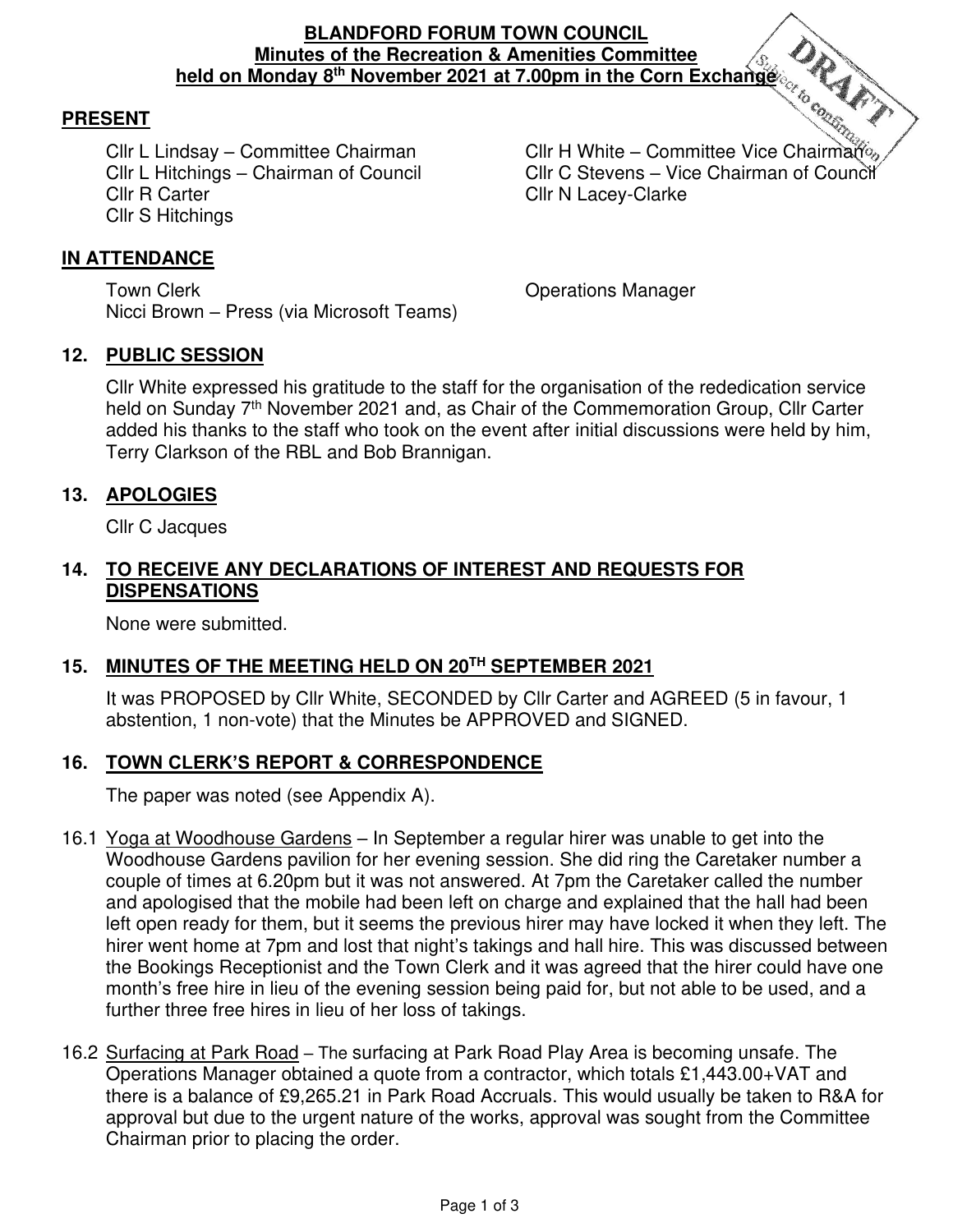# **17. REVIEW OF RECREATION AND AMENITIES BUDGETS TO 30TH SEPTEMBER 2021**

17.1 Analytical Review of Revenue Budget

The paper was tabled (see Appendix B).

17.2 Review of Earmarked Reserves

The paper was noted (see Appendix C).

17.3 Reserve Accounts

The paper was noted (see Appendix D).

# **18. TO CONSIDER A REQUEST FROM THE FOOTBALL CLUB FOR A CONTRIBUTION TOWARDS A CCTV SYSTEM**

The paper was noted (see Appendix E).

It was PROPOSED by Cllr Lacey-Clarke, SECONDED by Cllr Carter and AGREED unanimously that

> **The Committee resolves to contribute towards the CCTV system at the Football Club, offering 50% of the costs totalling £900 subject to BUFC complying with regulations regarding the management of such a system and the Town Council and Police having access should it be required.**

> **The Committee was of the opinion that the most relevant budget was the CCTV budget line 1340, and therefore asks that the Town & General Purposes Committee approves this at their meeting on Monday 15th November 2021 (Expenditure Authority: Localism Act 2011 s1-8).**

> > **ACTION: TOWN CLERK**

# **19. REPORT BY OPERATIONS MANAGER SEPTEMBER 2021 – NOVEMBER 2021**

The paper was noted (see Appendix F) and the Chairman thanked the Operations Manager for his concise report.

# **20. CONSIDERATION OF THE PROPOSED BUDGET FOR THE FINANCIAL YEAR 2022/2023 AND RECOMMENDATION TO FINANCE & STAFFING COMMITTEE MEETING**

The paper was noted (see Appendix G).

# 20.1 Revenue Budget

The revenue budget will be taken to the Finance & Staffing Committee meeting in December as there has not yet been an opportunity to set the budgets.

### 20.2 Earmarked Reserves

It was noted that the Allotments line is not correct, as it is not in debit, and the following items need to be reallocated to the agreed budget line.

| <b>CE Project measured survey</b> | £7,851 |
|-----------------------------------|--------|
| Consultancy fee for CE Mech       | £2,500 |

The balance of £500 from Contingency was not moved at the end of the last financial year 2020/21 and needs to be checked for 2019/20 and this requires actioning.

**ACTION: TOWN CLERK**